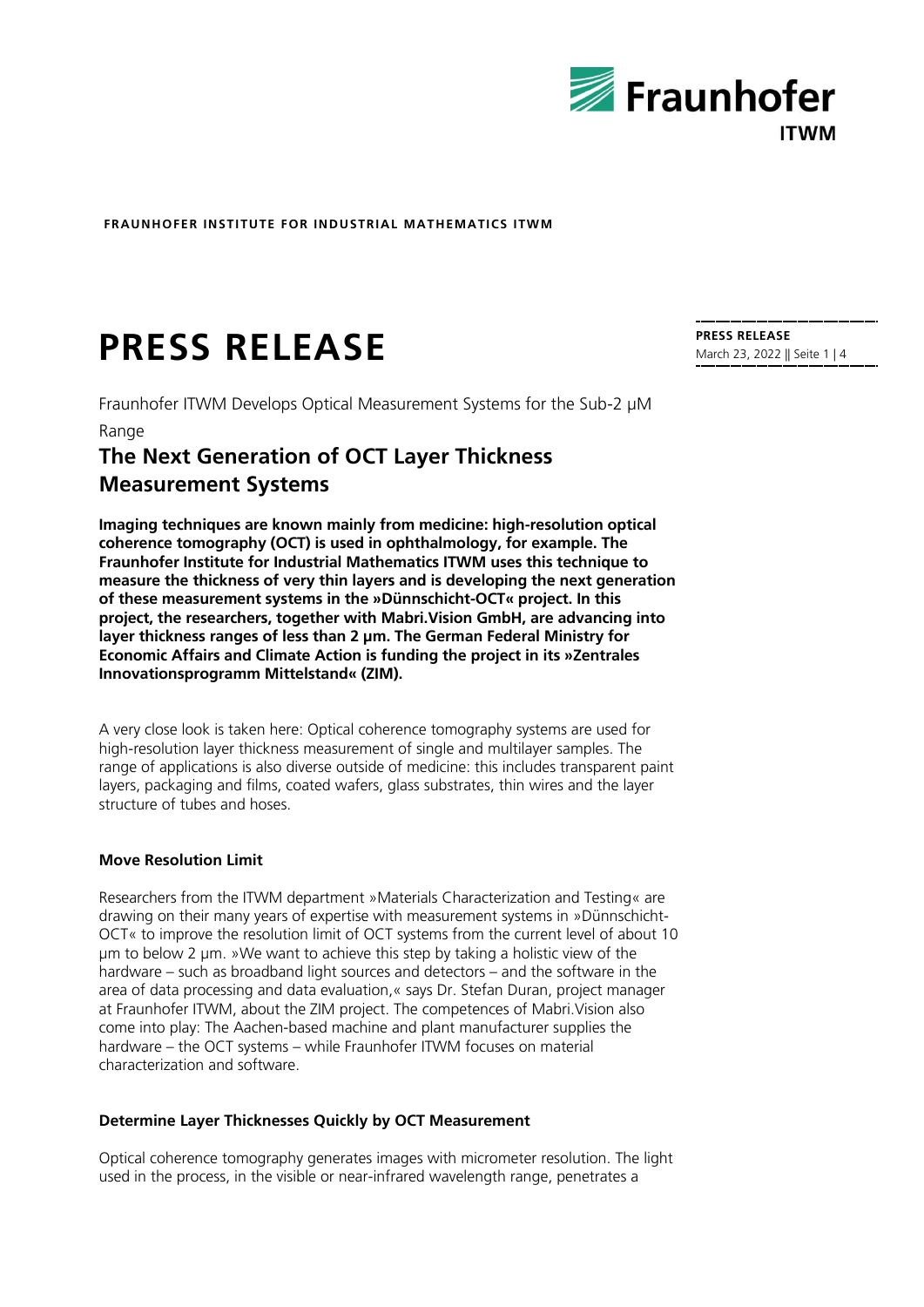

transparent sample, is partially reflected at the boundary layers, and then detected. Analysis of the interference pattern of the detected signal then allows layer thicknesses to be calculated very quickly: thanks to measurement rates of up to 150 line measurements per second, the measurement technology can be used in many inline and offline applications. With this new generation of OCT measurement systems, application fields such as the inline measurement of very thin multilayer films could be addressed more effectively in the future.

**PRESS RELEASE** March 23, 2022 || Seite 2 | 4

### **Customized Funding**

The project is part of the ZIM funding program of the German Federal Ministry for Economic Affairs and Climate Action. The program supports innovative projects to thereby develop potential for value creation and raise the level of application-oriented knowledge. »Dünnschicht-OCT« has a term of three years.

#### **Bildmaterial**



**A multilayer plastic pipe consisting of outer and inner layers with an EVOH layer bonded via adhesion promoters in between. © Fraunhofer ITWM**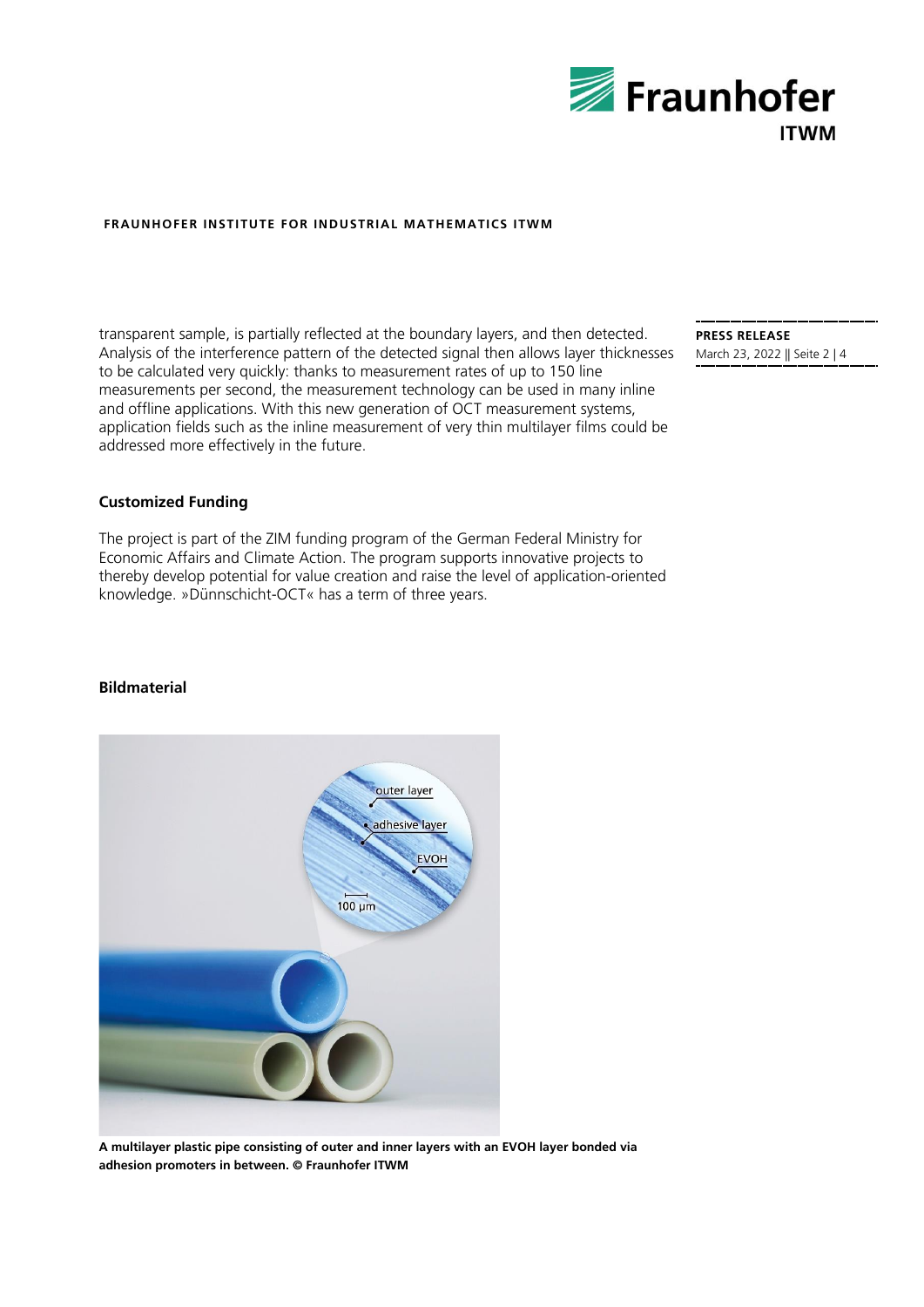



**Labeled microscope image of a plastic tube. © Fraunhofer ITWM**

#### **Press contact**

#### **Ilka Blauth**

Fraunhofer Institute Industrial Mathematics ITWM Fraunhofer-Platz 1 67663 Kaiserslautern Telephone +49 631 31600-4674

presse@itwm.fraunhofer.de [www.itwm.fraunhofer.de](http://www.itwm.fraunhofer.de/)

#### **About the Fraunhofer Institute for Industrial Mathematics ITWM**

The Fraunhofer Institute for Industrial Mathematics ITWM in Kaiserslautern is one of the largest research institutes for industrial mathematics worldwide. We see our task in further developing mathematics as a key technology and providing innovative impetus. Our focus is on the implementation of mathematical methods and technology in application projects and their further development in research projects. The close cooperation with partners from industry guarantees the high practical relevance of our work.

#### **PRESS RELEASE** March 23, 2022 || Seite 3 | 4